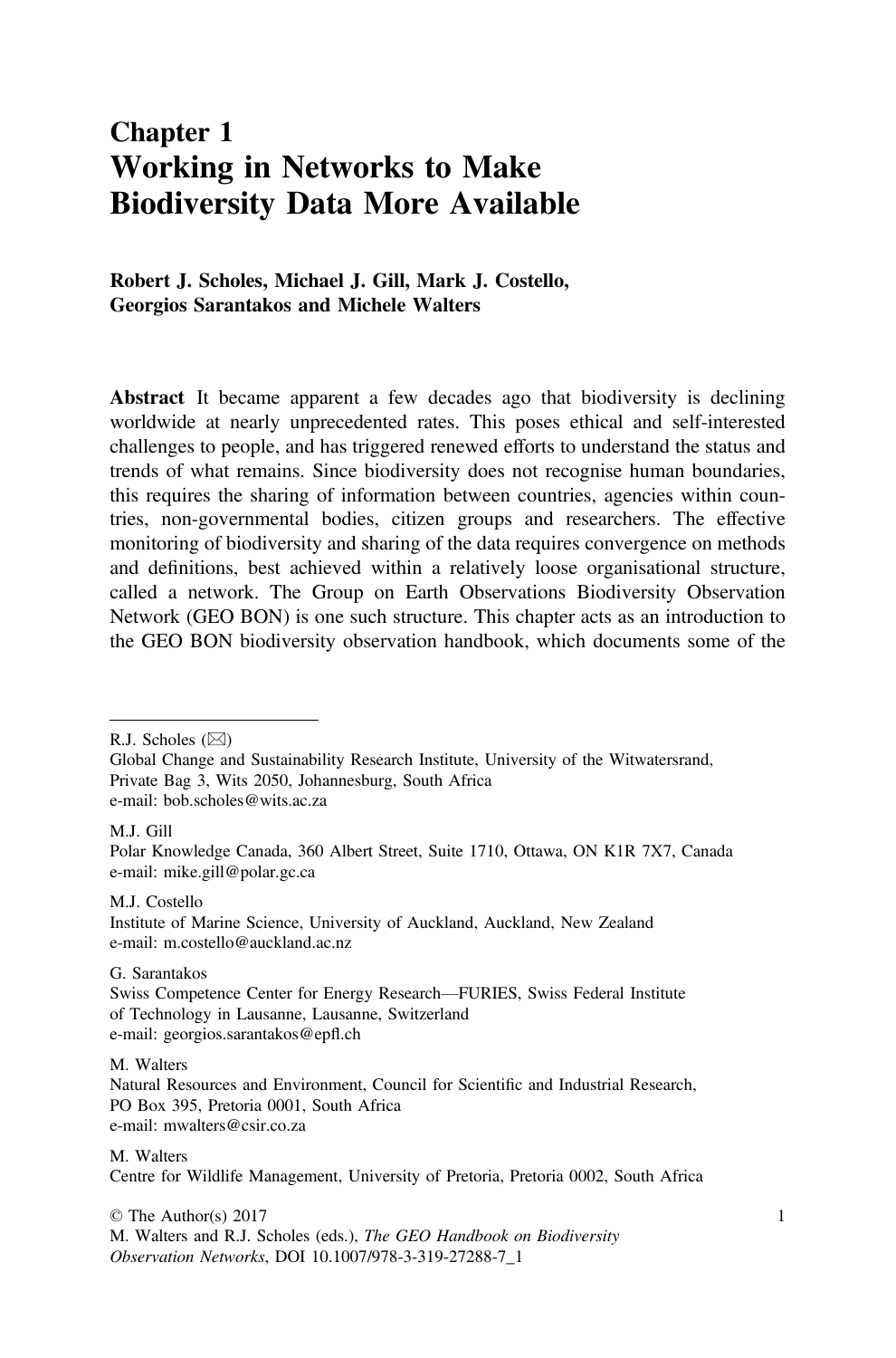co-learning achieved in its first years of operation. It also addresses the basic questions of how to set up a biodiversity observation network, usually consisting of a number of pre-existing elements.

Keywords Network Management Biodiversity Observations Indicators EBV Organisation

## 1.1 Observing Biodiversity

People have observed biodiversity—the variety of life on Earth, in all its forms and levels (Fig. 1.1; based on Noss [1990\)](#page-15-0)—throughout history. Indeed, having a deep understanding of biodiversity was an essential element for survival for most of the human past. The description of new species and mapping of their distribution was an important activity in post-enlightenment science (Costello et al. [2013a](#page-14-0)). Today there are hundreds of millions of observations of biodiversity in museums, herbaria, databases, field notebooks and learned publications (Wheeler et al. [2012](#page-16-0)). Despite this abundance, the fraction of the information which is available and accessible



Fig. 1.1 The contemporary definition of biodiversity embraces three aspects of variation (differences in composition, structure and function) and several levels of biological organisation (from the enzyme, to the biosphere). There is not a 'right' level to observe biodiversity, nor a 'right' aspect to observe: ideally you should be capturing elements of all aspects and all levels, and be able to move seamlessly between them. In practice, in any particular situation there will inevitably be stronger emphases on some levels or aspects. Historically, many people considered 'biodiversity' to consist only of composition, at the species level. Be guided primarily by what the users of the information need, secondly by what is observable using the available technology, and only then by what happened to have been collected in the past. As you shift downward from the ecosystem towards the organism and ultimately the gene, the entities with which you are dealing become more focussed and precise, but the price you pay is a loss of information about interactions between them and the emergent properties which arise from those interactions (Source based on Noss [1990](#page-15-0))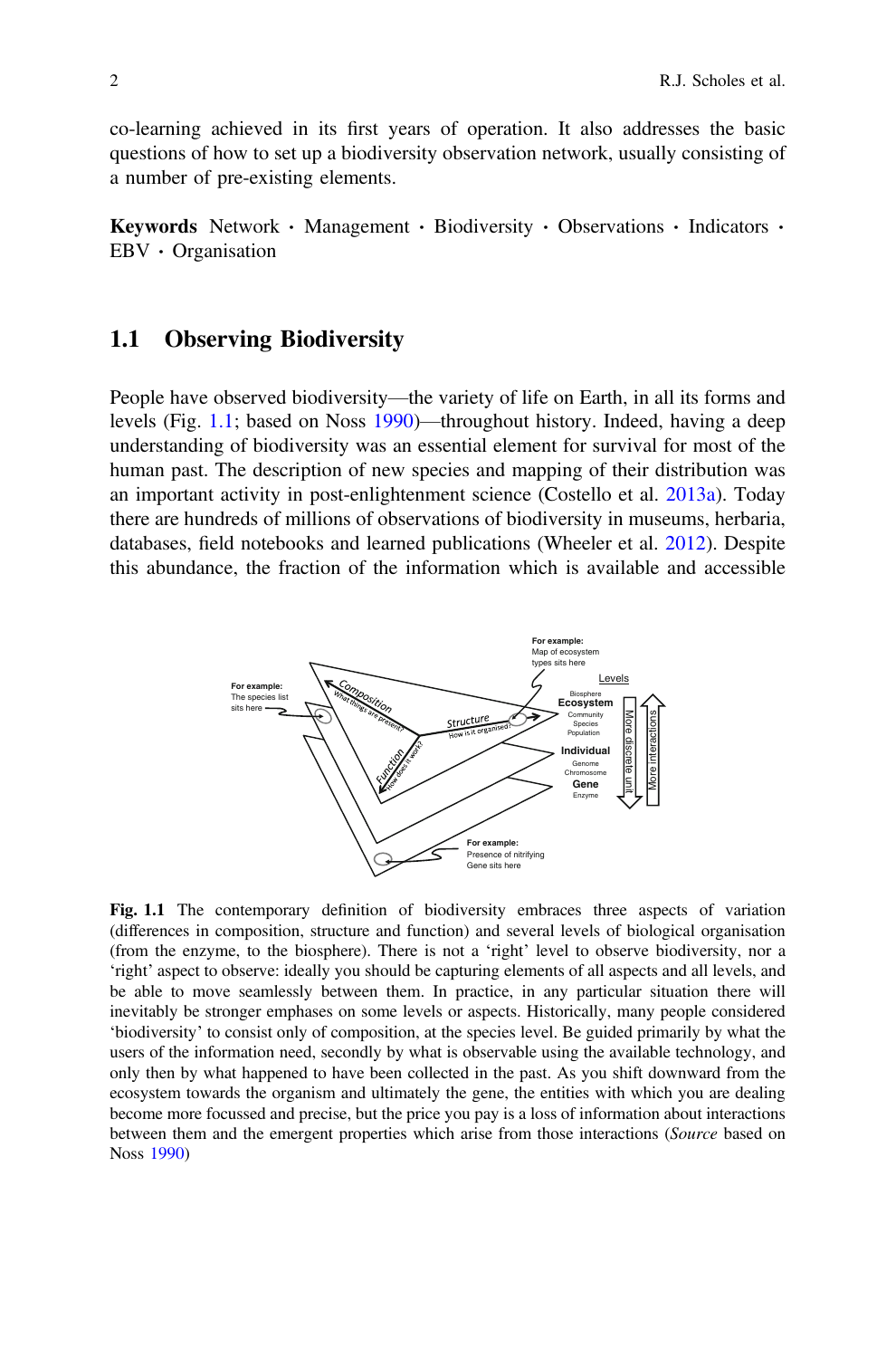remains inadequate to address the emerging challenges to biodiversity, human development and planetary management (Costello et al. [2013d\)](#page-14-0).

It is well known that biodiversity is in world-wide decline (Butchart et al. [2010](#page-14-0) summarises recent evidence). This impoverishment takes the form of local and global extinctions, but also more pervasive and subtle simplification, hollowing-out and dominance by a few species of formerly complex, abundant and equitable ecosystems (e.g., see Pereira et al. [2012](#page-15-0)). The resources of the Earth—land, oceans, water, primary productivity and nutrients—are increasingly appropriated by humans and their client species (Haberl et al. [2007](#page-15-0)). The process of human domination has been underway for nearly ten thousand years, ever since the domestication of crops and livestock, but has accelerated over the past century or two. It has reached such proportions that we have entered the 'Anthropocene'—the era when human actions are the dominant Earth-shaping force (Crutzen [2002\)](#page-15-0). There is little doubt that the current and projected rate of biodiversity loss exceeds its rate of generation. As a result, the world is getting poorer in terms of the biological variation it supports.

The loss of biodiversity has well-established immediate causes: the loss, degradation and fragmentation of habitat needed for the completion of life histories; over-harvesting of organisms which have commercial value (and the collateral damage to other organisms and ecosystems in the process); pollution of the environment by biocides and the waste products of human activity; and competition, predation or infection by invasive alien species deliberately or inadvertently introduced from other parts of the world are the leading causes (SCBD [2010\)](#page-15-0). Climate change during the 21st century is projected to be high up on this list of the causes for biodiversity loss.

The contemporary decline in diversity is not entirely without precedent. On at least five previous occasions in the approximately five billion year history of this living planet, biodiversity has undergone relatively abrupt decreases (Leakey and Lewin [1995](#page-15-0)). In some cases, this has been the result of the rise to dominance of a new group of organisms, such as the evolution of oxygen-generating algae three billion years ago, which confined the previously dominant anaerobic bacteria to low-oxygen niches. In other cases, it is attributed to cataclysmic events such as the impact of an asteroid. Although previous episodes of biodiversity loss have left a lasting imprint on the biota of the world, biodiversity overall has always recovered, often in different forms. Disruption of the old order may even have been the stimulus for biological innovation. For instance, the end of domination by dinosaurs may have allowed a relatively obscure group of proto-mammals to evolve, ultimately, into our own species. Why then are we concerned about the current loss of diversity?

First, the current loss of biodiversity is just one element of an interconnected syndrome known as 'Global Change'. Another element is climate change, mostly driven by human activities, including the burning of fossil fuels and release of other waste gases. A key driver of both climate change and biodiversity loss is the ongoing transformation of the surface of the planet due to human activities, including agriculture, deforestation, settlements, transport infrastructure, fishing and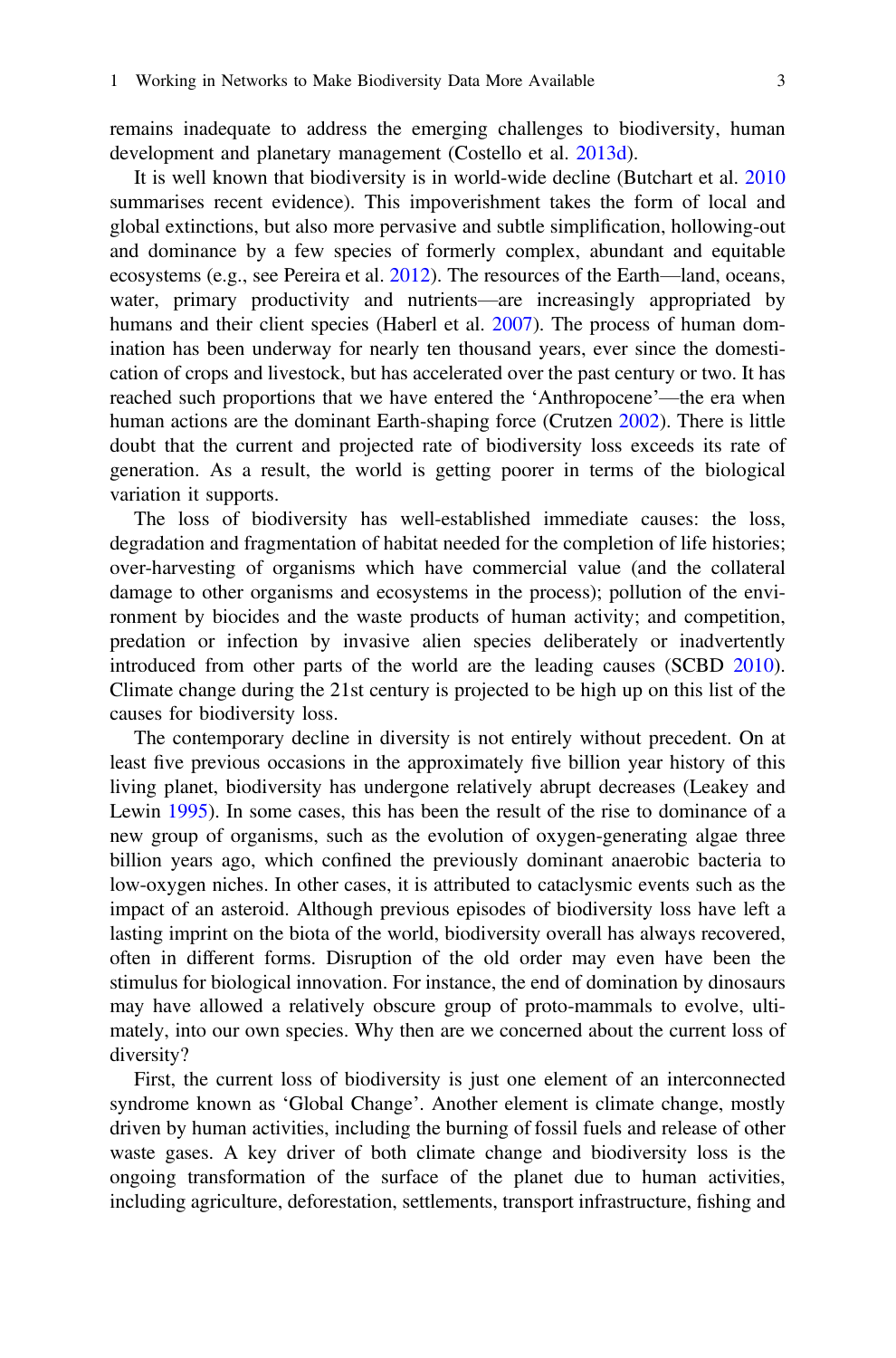mining. Underpinning these changes have been transformations in how people organise themselves economically, politically, socially and technologically—the accelerating processes of development, globalisation and modernisation. The fact that biodiversity loss is intimately connected to these other momentous reorganisations makes it both an indicator of change—a canary in the mine, warning of potentially life-threatening dangers—and a key part of that change itself. It also makes halting biodiversity loss difficult, because it requires addressing the development expectations of billions of people.

Second, although past extinctions appear sudden (and perhaps some of them were), the fossil record from which we derive much of our knowledge of them tends to distort our view of their actual rate. Previous episodes of species loss may have extended over many millions of years. The current loss of biodiversity is, by contrast, extremely rapid. Furthermore, although biodiversity in the abstract sense recovered from past crises, whole groups of affected species did not. From the particular perspective of our species, we run the risk of being in the latter group.

Third, despite amazing advances in biotechnology, the loss of biodiversity in its ultimate form (the global extinction of unique genetic lineages) remains effectively irreversible. It represents the loss of millions of years of evolutionary experimentation through mutation, adaptation and natural selection. With this loss, we lose options for the future, and knowledge of the past and present.

Finally, there is emerging evidence that diversity itself (variety, as opposed to the presence of one or more particular species) is important for maintaining the productivity and stability of ecosystems, from the local to global scale (Díaz et al. [2005;](#page-15-0) Hooper et al. [2005\)](#page-15-0). As humanity enters what promises to be a critical phase of its development—the transition from a 'weedy species' to one in some form of equilibrium with its environment—ensuring the resilience of the biosphere is of crucial importance. Maintaining diversity is one element of a strategy for an adaptive Earth.

Three broad reasons have been invoked as to why humans have a responsibility to conserve biodiversity. The first is essentially aesthetic: the diversity of organisms is a thing of beauty and wonder, and that is a sufficient reason to preserve them. The second class of reasons are ethical: the desire to ensure that future generations of humans are able to enjoy and use their natural heritage; or increasingly, a view that organisms have unalienable rights to existence, just as humans have. The third category is utilitarian: humans depend for their present and future well-being on the presence and functional health of other organisms, and on the fact that those organisms are diverse in composition, structure and function.

Whatever the combination of motivations, the desire to know biodiversity and protect it from further loss is now widespread. It is expressed in many cultures, and at scales from the local to the global. It takes many forms: the biodiversity-aware actions of ordinary people, resource custodians, managers and consumers; the rise of biodiversity-oriented organisations, especially in urban societies; the promulgation of laws and regulations to protect biodiversity at all levels of government, including the proclamation of protected areas and the establishment of conservation agencies; and the emergence of international treaties and organisations dedicated to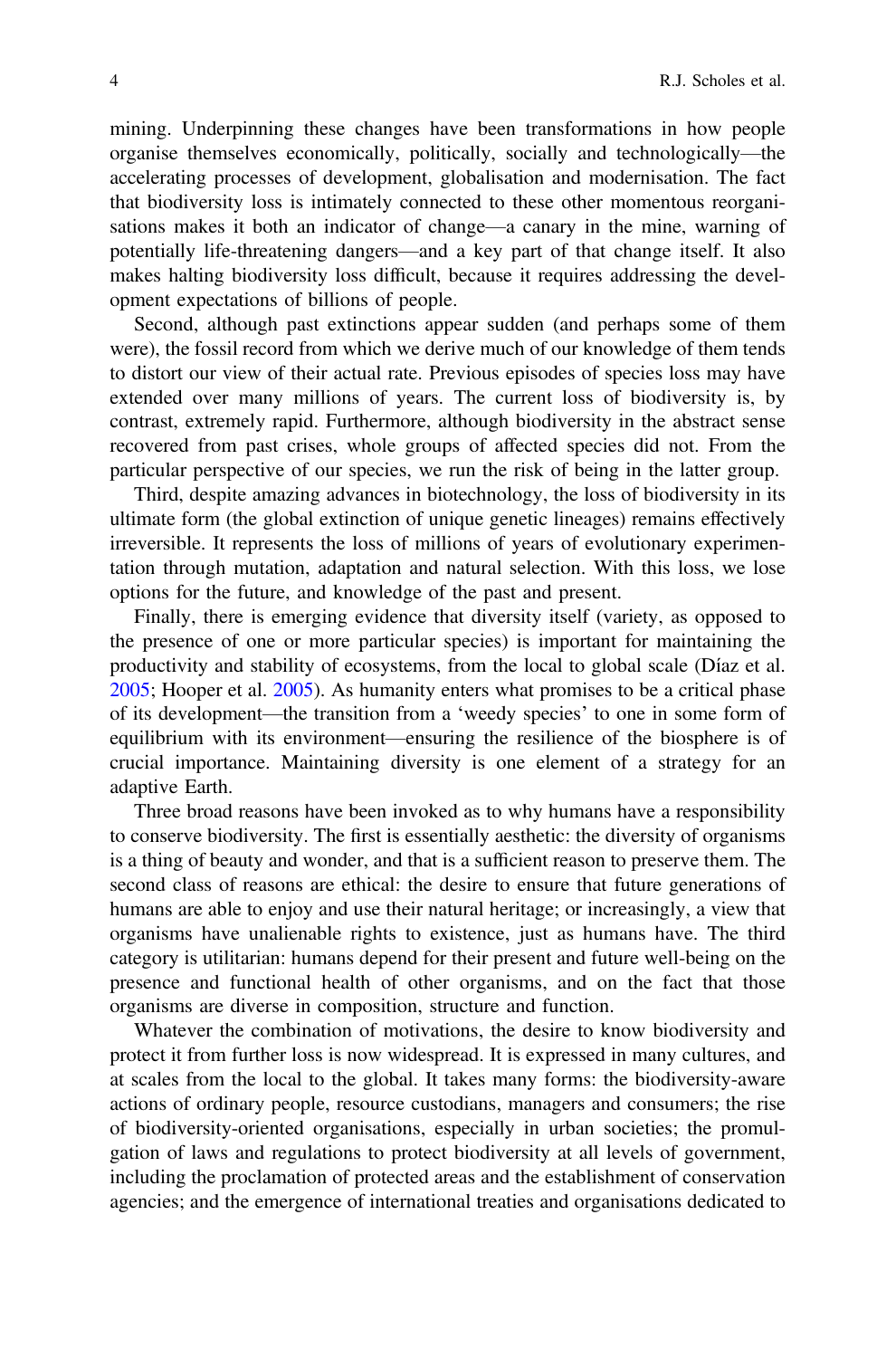biodiversity conservation. All these initiatives share a need for information to assist them to fulfil their mandates effectively and efficiently: 'what gets measured, gets managed'.

Several assessments have concluded that the current state of knowledge about biodiversity is far from adequate for the purpose of conserving it and managing it sustainably (Walpole et al. [2009;](#page-16-0) GEO BON [2011](#page-15-0)). Many existing biodiversity monitoring programs lack the power needed to detect and attribute trends in biodiversity (Legg and Nagy [2006\)](#page-15-0). Even the most fundamental step, knowing what species exist on Earth, may be at best two-thirds complete and will only be achieved before a significant fraction goes extinct with coordinated international efforts (Costello et al. [2013b,](#page-14-0) [c,](#page-14-0) [e\)](#page-14-0). This book is a contribution to fixing that problem. Better biodiversity information is essential to slow biodiversity loss and achieve a sustainable planet. To this end, several hundred countries and organisations pooled their skills and knowledge to form the Group on Earth Observations (GEO). One of its areas of concern is biodiversity, and the 'community of practice' that arose to help implement global data sharing on this topic is called the Biodiversity Observation Network (BON), or GEO BON. This handbook represents the pooled wisdom of that network.

## 1.2 Working Together Makes Sense

It has never been possible for any individual to know more than a tiny fraction of the biological diversity on Earth. Therefore, the investigation of biodiversity has always been a collaborative effort. Even Linnaeus, originator of the scientific system for classifying biological diversity, personally knew only a few thousand varieties and relied on a network of colleagues' observations. We now estimate that the total number of species on Earth runs into millions and at least hundreds of thousands remain to be described (Costello et al. [2013b](#page-14-0)).

The species that exist within one defined area may be different from those in another area (Gaston [2000](#page-15-0)). Thus, local experts may misapply the name of a similar species from another region to a local endemic, or describe a local species as new to science without realising it has been described from another region. The biological world is spatially organised in a way that bears little relationship to how humans have chosen to divide up the world. Considerations of political jurisdiction, culture, language and human history are ignored by biodiversity, but often form an impediment to the sharing of information about it. Improved communication, online species checklists, and greater access to species descriptions should minimise such problems and increase taxonomic efficiency (Wheeler et al. [2012;](#page-16-0) Costello et al. [2013b\)](#page-14-0).

Contemporary global environmental consciousness began to emerge in the late twentieth century. It led, in 1992, to the 'Rio Conventions' on climate change, biodiversity and desertification. Each of these international treaties contains language about the need to share information relating to the topic between countries.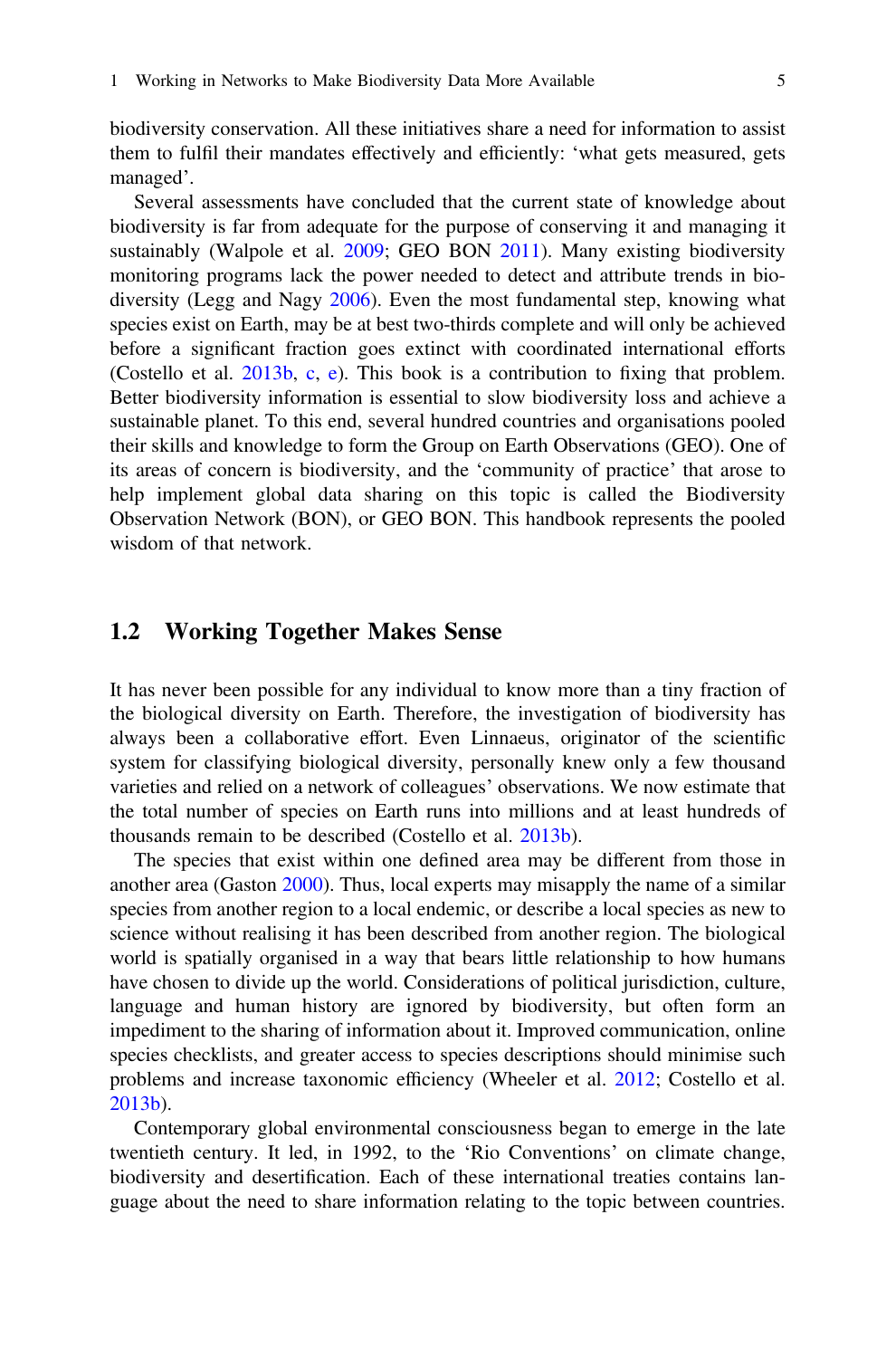For example, the Convention on Biological Diversity (UNCBD) states, in article 17.1 'The Contracting Parties shall facilitate the exchange of information, from all publicly available sources, relevant to the conservation and sustainable use of biological diversity…'. On the tenth anniversary of the Rio meeting, one of the outcomes of the World Summit on Sustainable Development was the realisation that the management of globally pervasive issues required the global sharing of pertinent data and information. This led to the formation of the voluntary association of countries and member organisations known as GEO, dedicated to data sharing on a range of topics deemed to be of 'societal benefit', including those of biodiversity and ecosystems (GEO [2005](#page-15-0)).

The principle benefits of cooperation in the collection, sharing and coordinated analysis of biodiversity information are self-evident, but bear repeating.

Whatever biodiversity level is under consideration—for instance gene, species or ecosystem—often either has an extent of occurrence which goes beyond the jurisdiction of a single organisation, or a set of influences (acting on it, or from it) which does. Furthermore, many biodiversity elements are highly variable in space and time, thus requiring significant effort to establish baselines and detect trends. Therefore, even the largest and best-resourced institutions depend on information collected and curated elsewhere.

A full accounting, which is seldom done, of the costs of biodiversity observation and data curation would show that it represents a large historical and ongoing expense. The benefits that flow from this outlay result from the use of the information, not its collection. The benefits to society multiply synergistically as the information is made available in such a way that it can be combined with other sources of information. Even the benefits to the host organisation usually outweigh the additional costs of making such information available: having many eyes scan it and many minds interrogate it is better than a few.

Efficiencies in observation, storage, analysis and application can be achieved by learning from others. The benefits of harmonisation of methods become progressively greater as the degree to which information needs to be 'interoperable'—i.e., visible and exchangeable between systems—increases.

#### 1.3 Networks as an Organisational Structure

The network—defined as a relatively loose affiliation of organisations that agree to create value by collaborating towards a common purpose while retaining their individual mandates, resources and management—has risen to prominence as a way of organising many activities in the modern era. A cynic might say this is because the world has lost the appetite for creating and funding new institutions or that networking is a way to suggest that some action has been initiated without actually taking responsibility for ensuring that it gets done (Provan and Milward [2001\)](#page-15-0). However, if a global-scale source of biodiversity data is the desired goal, it would be hard to achieve except via the mechanism of a network, simply because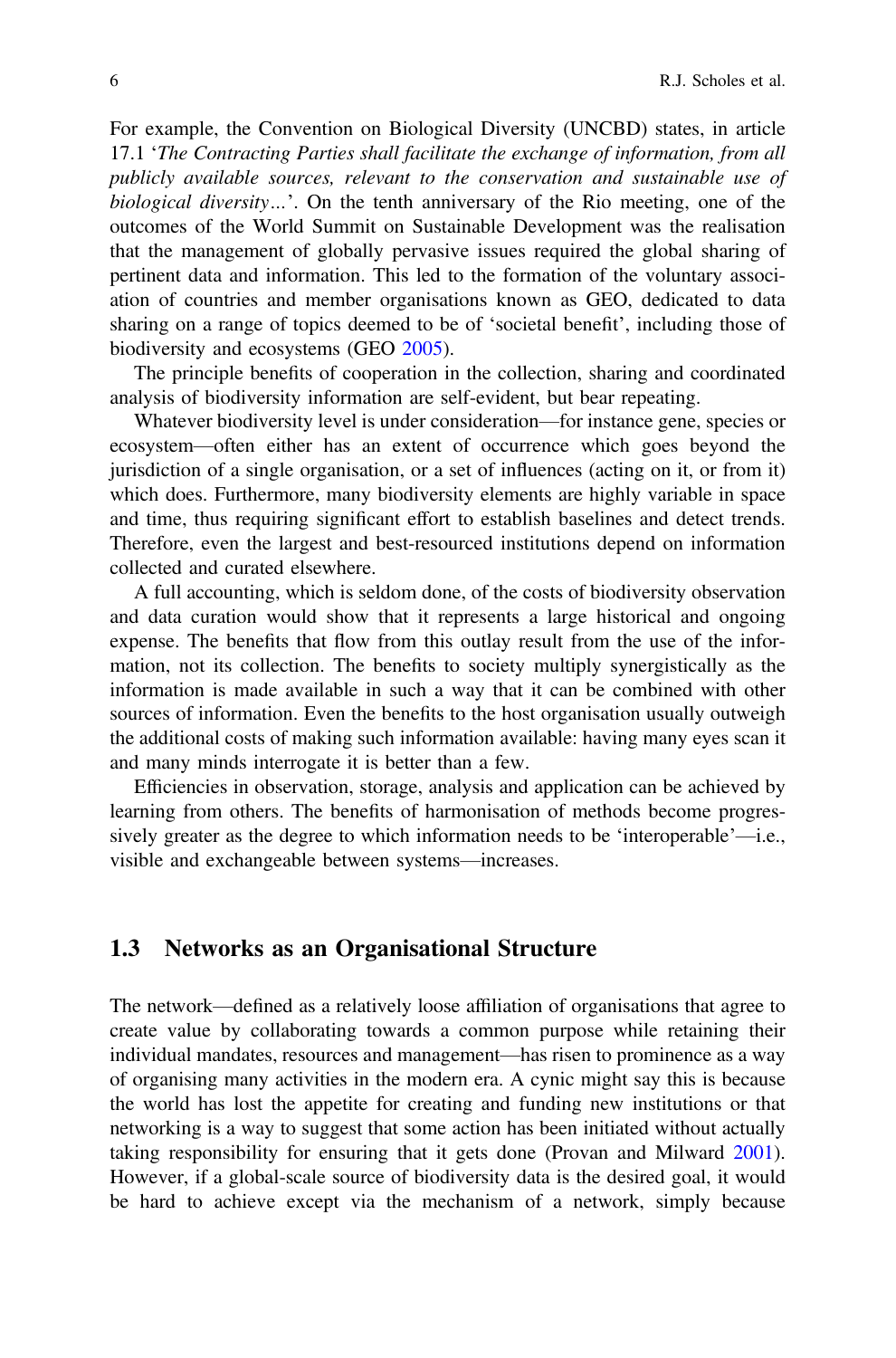sampling and species identification is more cost-effective and situation-appropriate if conducted using local and regional expertise.

A more positive view is that networks are the appropriate structure for addressing certain categories of problems, which happen to be pervasive in the modern era. These include complex and interconnected issues (like biodiversity loss) in which there are many affected parties, none of whom can solve the issue by working alone (Kickert et al. [1997\)](#page-15-0). Networks are intrinsically adaptive, arguably more so than top-down structures, despite the *apparent* power and responsiveness of traditional command-and-control approaches. This paradox is explained by the fact that centrally-directed action is only effective if the goal is clearly defined, relatively unchanging and shared by all parties. Polymorphous, emerging and shifting objectives are better served by a more devolved approach. Anyone who has been part of a large, hierarchical organisation will know they have inherent inertia.

Notable examples of biodiversity networks are the Global Biodiversity Information Facility (GBIF), Species 2000 (Roskov et al. [2013\)](#page-15-0), and World Register of Marine Species (WoRMS; Boxshall et al. [2014;](#page-14-0) Costello et al. [2014\)](#page-14-0). GBIF is a network of countries and affiliated NGOs. Species 2000's members publish species databases through its website, and WoRMS is a network of over 200 individual taxonomists who edit parts of a common online database. Other forms of partnerships also exist, such as consortium agreements (e.g., FishBase) (reviewed by Costello et al. [2014\)](#page-14-0), but the most enduring initiatives are international.

GEO BON is a 'network of networks'. Its parent body (GEO) was formed to catalyse a 'coordinated, comprehensive and sustained Earth Observation' system in support of informed decision-making worldwide'. Like its parent body, GEO BON is a voluntary 'community of practice' that serves to translate user needs in the broad arena of biodiversity (but especially at national to global scales, where the needs are often related to international treaties), into observational products and services, through collaboration between the many existing biodiversity information sources and other Earth observation systems.

Biodiversity observation, while intrinsically a collaborative activity, has not always been achieved through networks. Even in the present time, much of the primary work is done within centrally-managed organisations. As the scope of the activity increases and as larger scale drivers of biodiversity change increase in prominence, those organisations are increasingly dependent on the activities of other organisations to effectively detect and attribute biodiversity change. It is possible to imagine a global unitary organisation focussed on biodiversity observations, but it would almost certainly be unachievable in the foreseeable future given issues of national sovereignty and the sheer scale of the task. To address the urgent current needs for increased and shared biodiversity observations, some form of collaborative network seems inevitable.

While networks are often presented as a 'low-cost' option involving little more than existing efforts, they come with additional transactional costs which can be large enough to overwhelm the benefits flowing from collaboration (Costello et al. [2014\)](#page-14-0). Apparently-simple guidelines can avoid this outcome: don't work through a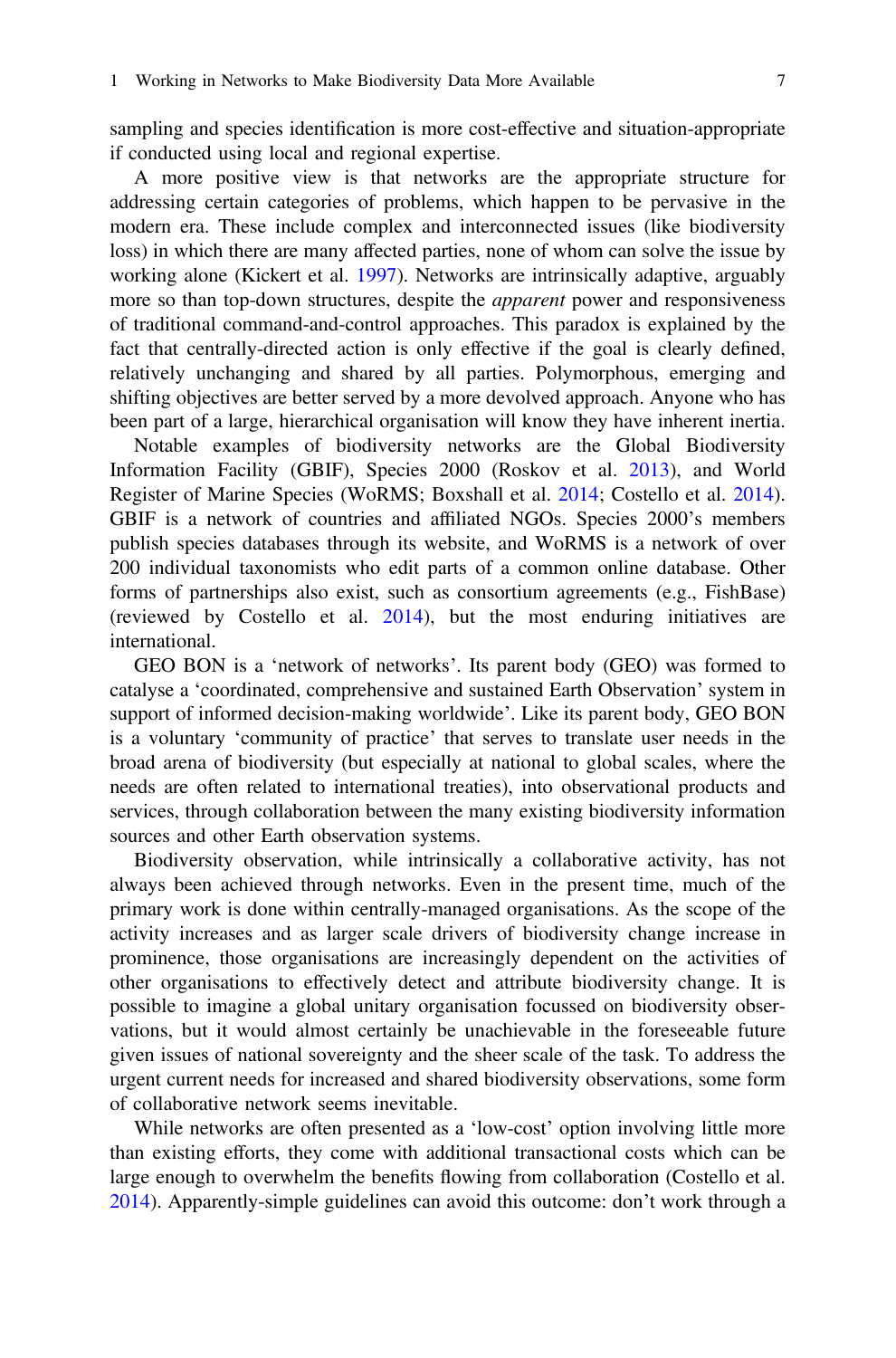network unless it is the most effective and achievable option for reaching the objective; include key partners; keep the network structure simple and efficient; ensure continuity through high-level commitment; be mindful of ensuring value-addition exceeds incremental costs for both network members and network funders; have well-defined roles and responsibilities; and pay close attention to minimising the transactional costs and budgeting for them—especially the hidden ones. The key transactional costs include the high level of communication required in networks and the additional costs of data management across multiple platforms. The product of the network must also be sufficiently unique, of appropriate size, quality assured, and thus prestigious, that host institutions, individual scientists and funding agencies will commit to its long-term support (Costello et al. [2014](#page-14-0)).

#### 1.4 Managing Networks

Every bookstore has shelves overflowing with management texts, but few offer useful advice on the management of networks, which is surprising given how pervasive networks are. There are some exceptions, such as Ford et al. ([2011\)](#page-15-0) and, in the context of biodiversity databases, Costello et al. [\(2014](#page-14-0)). The principal difference between networks and more conventional, centrally-controlled organisational forms (often referred to as 'hierarchical' or 'top-down') is the degree of direct control which the manager has over human and financial resources. A useful way for network managers to think of their environment is as consisting of three concentric spheres; a visualisation attributed to Covey ([1989\)](#page-14-0). The central sphere contains the things over which they have direct, almost assured control. The next larger one contains those things over which they can exert some influence—by persuasion, relationship management and co-allocation of resources. The outside sphere contains those things that are out of their control, but nevertheless have an impact on the attainment of their objectives. The manager must be aware of trends and events in this outer sphere, and adapt to them, without being able to change them. Traditional management takes place almost entirely in the central sphere. Network management occurs mostly in the middle sphere. The currency of network management is influence and information rather than authority or power. No single person or organisation really fully 'owns' or 'controls' a network, even if it is centrally managed. The network looks subtly different when viewed from the differing perspective of its various partners (Ford et al. [2011\)](#page-15-0). Similarly, the outcomes of a network cannot be legitimately claimed by any single participant. There is usually a trade-off in organisational structures between efficiency—which comes with centralisation—and innovation, which benefits from more distributed approaches such as networking.

The distinction between 'standardisation' and 'harmonisation' of data collection, storage and exchange follows from this understanding of what is under direct control, and what can be influenced (and can influence you), but not controlled. Within networks, 'harmonisation' is often achievable where rigid 'standardisation'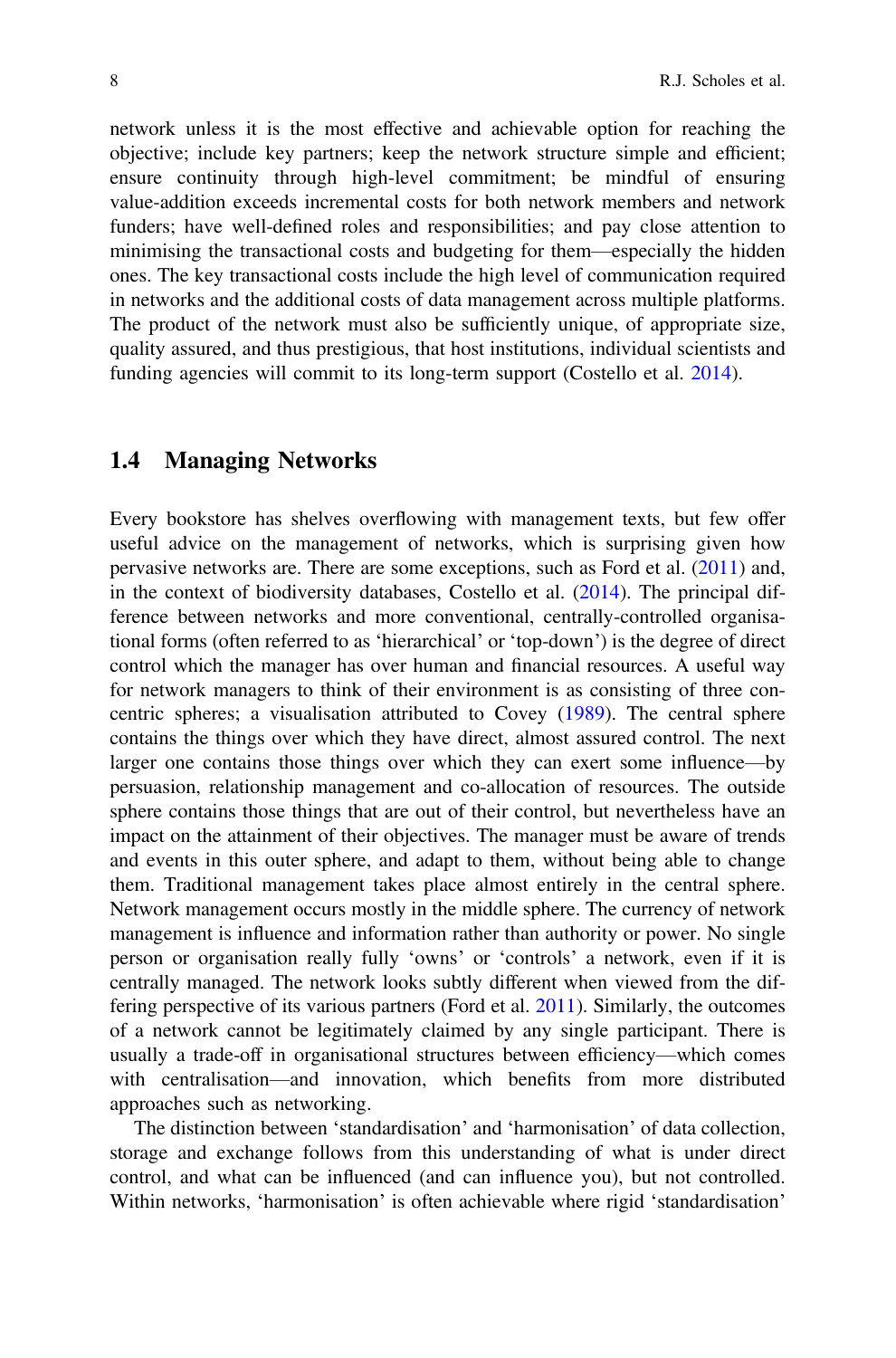is not. Fortunately, for most purposes harmonisation is sufficient. Within a unitary organisation, it is usually possible and preferable to insist on a single method ('standard'), but precisely because of this legacy, it is generally unreasonable to expect other organisations to abandon their standards in favour of yours. The solution is to permit network partners to continue, as far as possible, to apply their own approaches, but to (1) ensure those methods are explicit and visible; (2) work out how the various combinations of standards within the network relate to one another, in order to allow inter-calibrations, conversions and sorting of data; and (3) sometimes to run several approaches in parallel. This is called 'harmonisation'. It may not seem efficient (though in the long run it is more efficient than being locked into a single, increasingly inappropriate standard), but it is achievable.

Two broad aspects of network management are equally important. The first relates to the content of the network—what information is passed between partners, in what form and through what channels, and who is responsible for its collection, quality control, storage and analysis. The second relates to 'soft systems', the management of the behaviours and social relationships that hold networks together. Both aspects need active management. GEO, and GEO BON, manage the former through collectively developing, documenting and disseminating protocols for data exchange. GEO BON manages the latter by a mixture of periodic 'face-to-face' meetings, interspersed with electronic exchanges.

While an argument can be made that the societal value addition achieved by networks is large, the incremental costs of networking are usually borne by individual organisations. This is a fatal problem for networks if institutional budget decisions are based on narrowly defined, short-term cost-benefit analysis. This highlights the need for networks to show, rapidly and convincingly, the value-addition of integrating efforts to these individual organisations. Fortunately, 'social capital' often provides the bridge that permits the realisation of larger, longer-term outcomes despite near-term deficits in 'financial capital'. Successful networks are inevitably driven by people who enjoy working together and have a strong sense of the collective and individual benefits of doing so. This element of human behaviour should not be left to chance in networks. It has to be nurtured through providing opportunities and incentives for people to get to know one another, to have fun, and to develop a shared vision and purpose.

#### 1.5 Guiding the Enterprise

'Governance' is a topic that typically bores the action-oriented denizens of the biodiversity observation world. Nonetheless, an effective but minimal set of rules and structures is essential to guide collaborative activities, especially if they are built up of many organisations with independent and possibly divergent mandates and potential conflicts of interest. Informal arrangements are effective when the number of participants is small and the level of social trust is high. The need for formal organisational design and rules of procedure rapidly emerges as the scale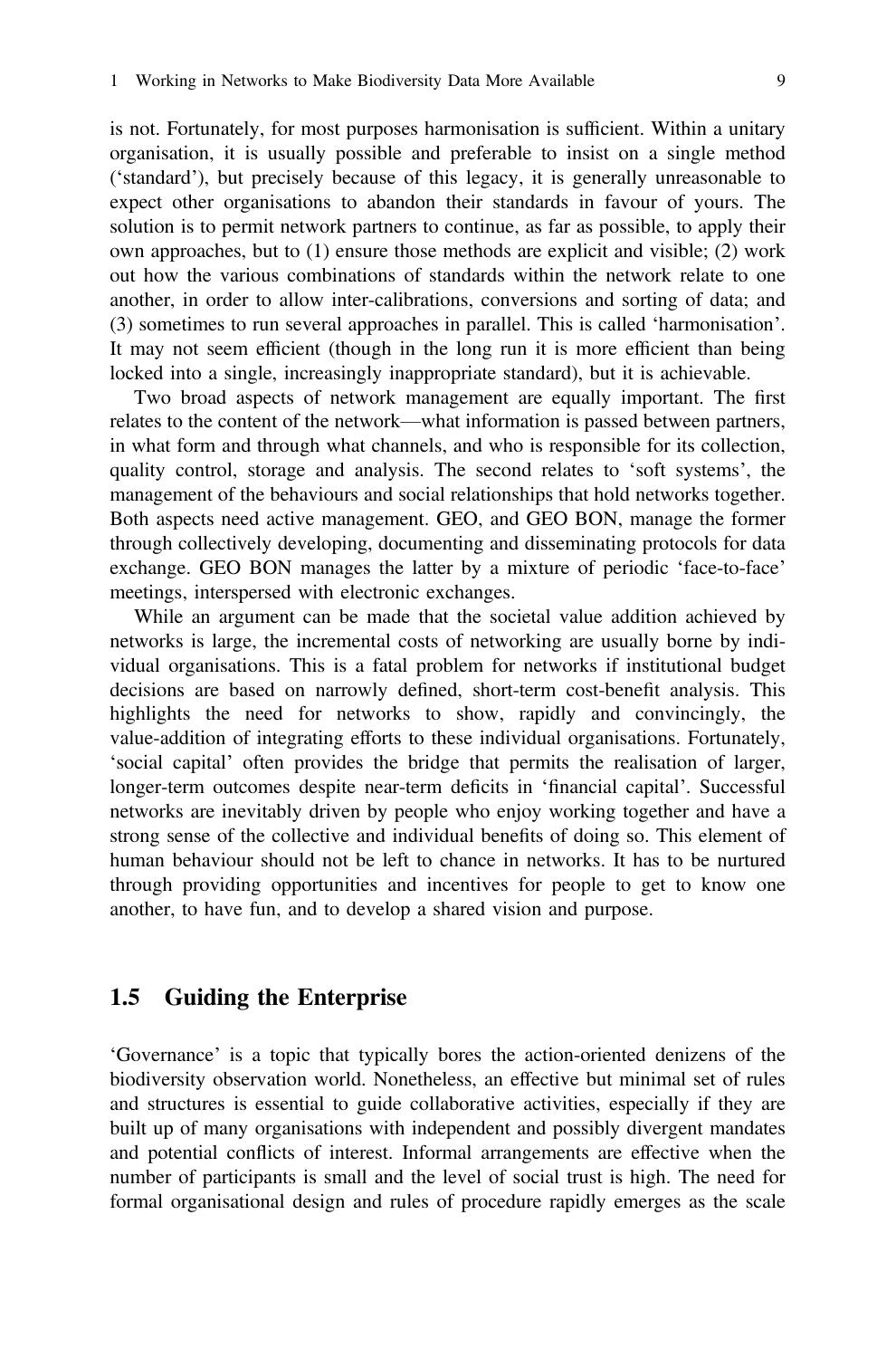increases and stakes are higher. In the field of scientific assessments, also often conducted in network-like structures, three key factors for success have been identified: legitimacy (which relates especially to having transparent governance, including traceability to an 'authorising environment' that establishes the mandate); salience, which means a focus on addressing the needs of the user group; and credibility, which in this context means due attention to scientific quality (Cash et al. [2002](#page-14-0)).

The simplest governance approach, which can work if the number of stakeholders (including users) is small, is to include representatives of all of the stakeholder groups in a single steering committee, which meets on a regular basis. Once procedures and trust have been established, many of the meetings can be 'virtual', making use of telecommunication technology to minimise time and travel costs; but there is currently no satisfactory substitute for physical meetings, at least initially, that allow the development of the interpersonal relationships ('social capital') alluded to above. It is these interpersonal relationships that lead to a sense of commitment and obligation from each member to advance the work of the network.

For larger and more complex problems, such as biodiversity monitoring, a single, all-encompassing governing body may not work. A minimally more complex model that has been effective in similar contexts is to create two bodies, with clearly differentiated roles and responsibilities. One consists of representatives of intended beneficiaries, users and funders. It acts as the proxy for the authorising and receiving environment. This 'direction-setting body' addresses the questions of what to observe, and whether the result is fit for its intended purpose, as defined by this representative body. The second body consists of technical experts from all the essential implementation elements of the network, and addresses the question of 'how' to make and share the observations. Another way to think of the distinction between the two is that the first asks 'is this network observing the right things?' while the second asks 'is the network observing things the right way?' The direction-setting body defines the scope of the observation system, establishes an authorising environment, nominates the technical experts, and facilitates access to the resources needed to implement the network. The technical body then responds by developing a detailed implementation plan and a periodically updated description of activities, timelines, budget, and progress in terms of the plan. The direction-setting body approves these (or asks for revision if they are deemed inadequate to meet the goals) and resolves any conflicts that may arise between the implementation partners, for instance over roles or resources. Finally, the direction-setting body monitors and evaluates progress and acts as the final quality-control step: are the objectives being achieved? Each body may, if necessary, create sub-committees in order to address particular topics more efficiently. Financial and content-related accountability resides with both bodies, but sequentially. The direction-setting body has the final responsibility.

GEO BON, as a network of networks, is governed by an implementation committee, composed of working group leaders, regional and thematic Biodiversity Observation Network coordinators, and representatives of key projects and activities. GEO BON also has an advisory board, which provides guidance to the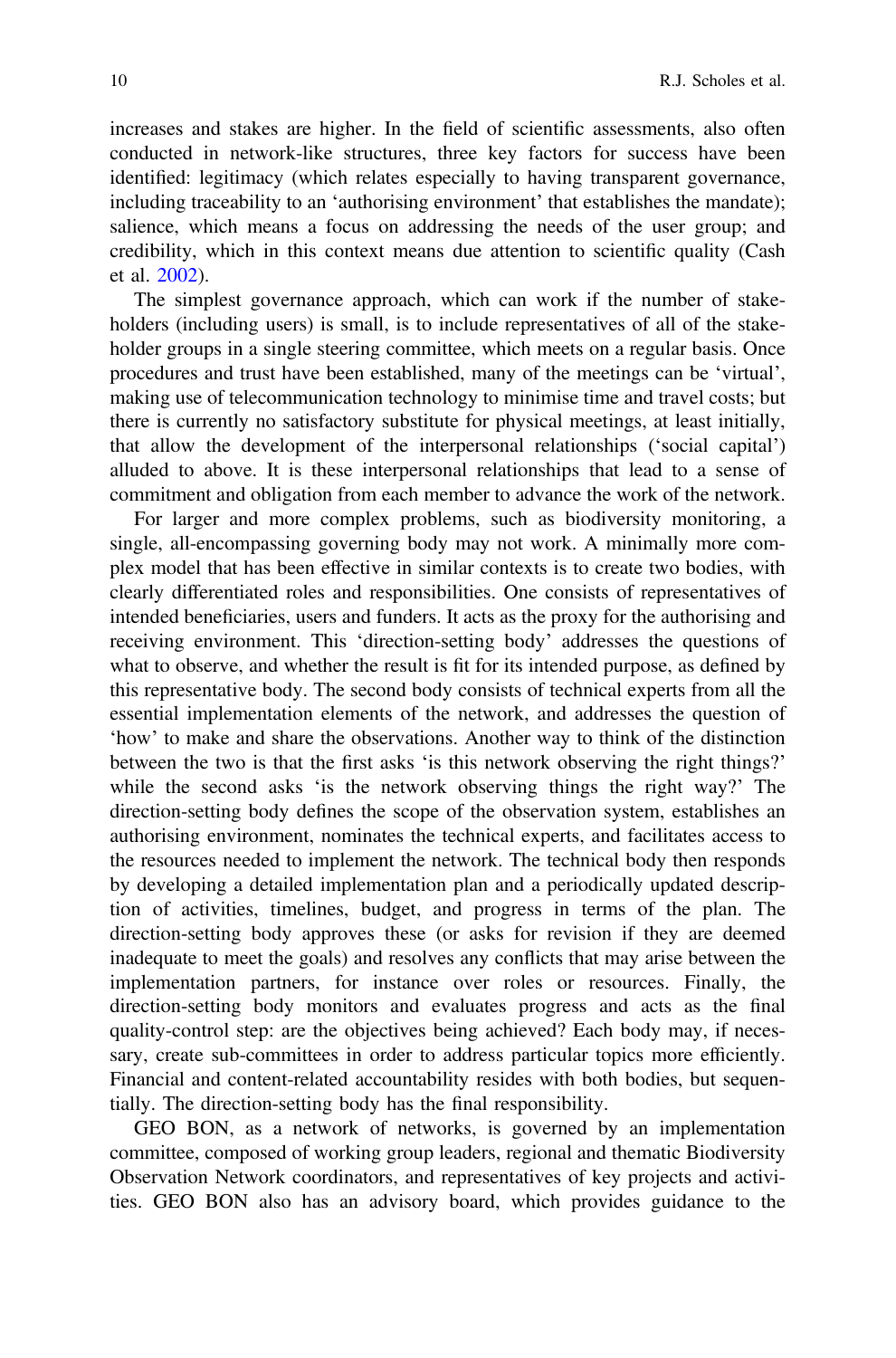implementation committee, and is composed of representatives of organisations, governments, and experts, in a geographically balanced manner. Members of the advisory board serve 3 years, renewable once, and often combine, in one person, expertise in many parts of the observation-analysis-use chain—for instance, data collection in a particular biodiversity domain, scientific research, and use of data for policy purposes. The Chair and Vice-Chair of GEO BON are elected unpaid positions. The GEO BON committees reconstitute themselves in a staggered fashion, striving to keep a disciplinary, regional and other balance while adapting to emerging challenges. GEO BON working groups are established around specific tasks or themes and are open to membership by any expert or practitioner. Working groups are not permanent features, but last as long as they need to achieve a given objective, or for as long as that objective is a priority, and for as long as they are deemed effective.

Biodiversity Observation Networks (BONs) contribute to the collection and analysis of harmonised biodiversity observations, develop interoperable biodiversity monitoring programs, and help make biodiversity data and data products available. BONs can cover a political unit such as a country (National BON), a region (Regional BON), or a specific theme (Thematic BON) such as a taxonomic group, ecosystem type, or even monitoring approach. Working groups and BONs report to the implementation committee, but are given a great deal of individual freedom—and minimal resourcing—with respect to how they constitute themselves and achieve their objectives. GEO BON is supported by a small secretariat of employed officers, typically funded by a host organisation. GEO BON reports to GEO on its activities and responds to GEO initiatives as appropriate. Its activities are funded primarily by participating organisations through proposals, often endorsed or coordinated by GEO BON, to donor agencies.

## 1.6 Working Backwards to Move Forwards

The majority of current observing and data systems, such as GBIF and the Ocean Biogeographic Information System (OBIS), originated with the data collectors rather than the data users. This is fine where collectors and users are within the same or closely connected organisations—but increasingly they are not. As a result, what is provided by the observation system may deviate from what is needed (Sheil [2001\)](#page-15-0), thus diminishing the viability of the observation system. An alternate approach is to start with the demands and work backwards to define what observations must be collected to satisfy them, including how often and where the observations must be made (Durant [2013](#page-15-0)). In defining needs, it is critical that they be clearly described, measurable and achievable in order to ensure successful outcomes. There may be several steps between primary observations and final products; each of these steps needs equal attention.

In practice, defining what to observe and how to process it so that it is of maximum utility is a two-way process: a negotiation (or conversation, if you prefer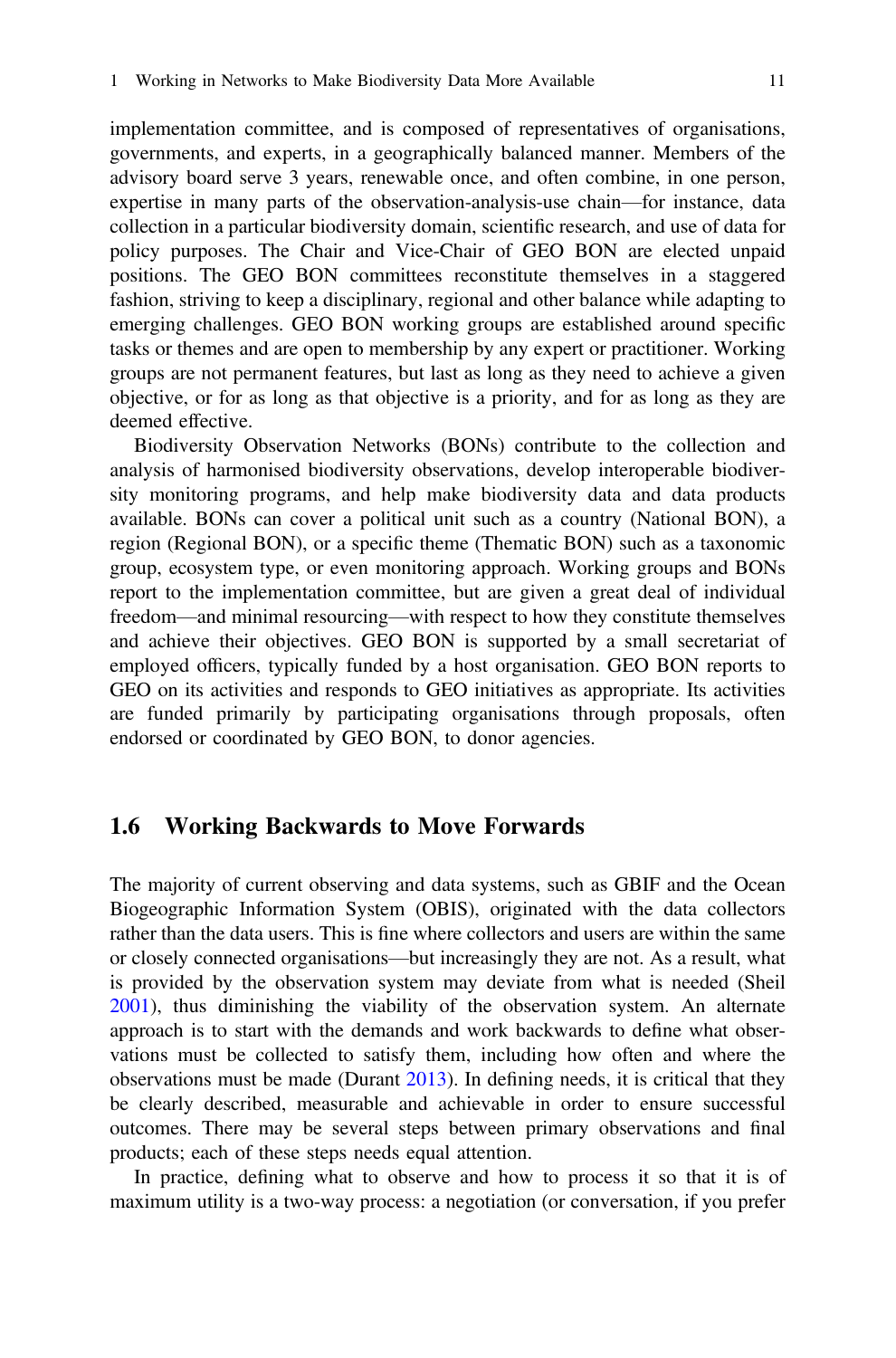less adversarial metaphors) which in the best cases converges on a solution that is both useful and feasible. The design is said to be co-determined or co-produced, and is neither 'user-driven' nor 'supply-driven', but both. This approach helps to remove a sense that one group is in charge, and the others are subservient. That situation is detrimental to accountability, creativity and the sense of partnership that makes networks work. While it is customary to talk of 'data providers' and 'data users' as non-overlapping sets (with 'data brokers' sometimes interposed between them), in reality individual partners often play multiple roles simultaneously—they are providers of some observations, but users of others.

GEO BON is a meeting place for both 'providers' and 'users', and does not make a mutually exclusive distinction between them. They are all part of a continuum of stakeholders. It helps to refine user needs by organising periodic topically-focussed user workshops, where both users and potential suppliers are present. The outcome is thus 'co-generated', and takes the form of a discussion rather than a unilateral instruction in one direction or the other. If the needs cannot be currently met, the outcome is a set of specifications for future Earth observation activities.

A second key way of identifying needs is to be closely engaged with bodies that have a mandate to define such needs collectively. In the case of GEO BON, this includes for instance the Convention on Biological Diversity (CBD), whose agreed 'Aichi Targets' for national reporting towards global objectives include many explicit observational needs.

## 1.7 The Purpose, Structure and Content of This Volume

This handbook captures the collective learning, at the time of writing, of the organisations involved in the GEO Biodiversity Observation Network. We do not believe that it is the last word on the topic of biodiversity observations, since this is a rapidly evolving field. It is already clear, however, that a degree of convergence in biodiversity observation and information storage methods is highly beneficial to all parties, and easier to achieve if implemented early rather than late. There is a surge of biodiversity observation network activity at present, driven by the urgent need to address biodiversity loss effectively and efficiently and specific actions such as the CBD Aichi targets for the year 2020. As new networks start up and existing networks expand and reconfigure, some guidance can help them to avoid problems that have been encountered and solved elsewhere, and get going more quickly along a path that allows for better networks in the future.

A number of chapters in this handbook is structured around the Essential Biodiversity Variable (EBV) framework, which GEO BON started developing in 2012 with the purpose of representing a minimal set of fundamental observations needed to support multi-purpose, long-term biodiversity information needs at various scales (see Pereira et al. [2013](#page-15-0)).

By combining EBV observations with other information, such as on the attributes of biodiversity, or drivers and pressures of biodiversity change, indicators can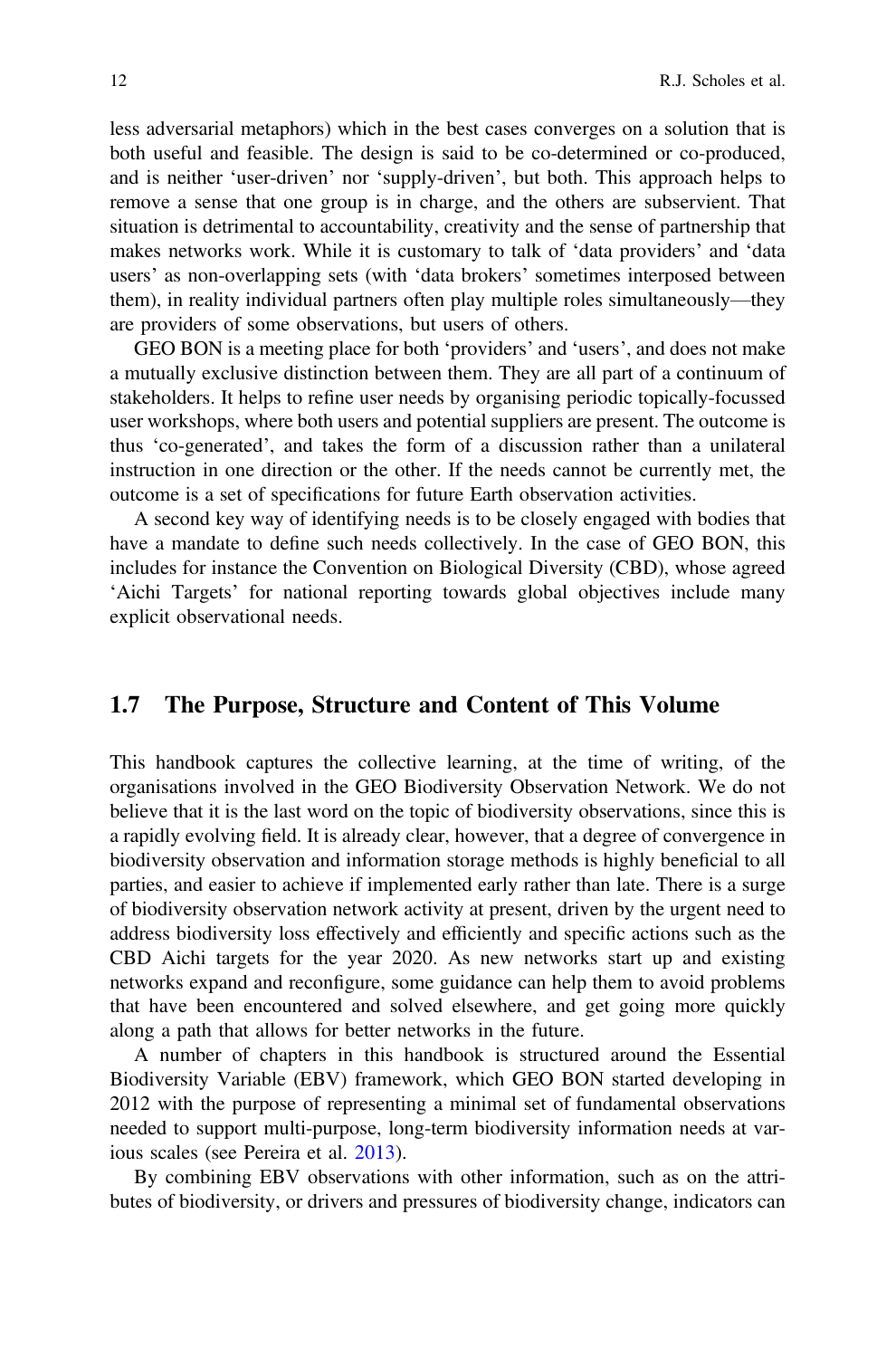be developed which are directly useful for policy support. EBVs can thus have multiple uses. For instance, an observation system that collects data on species abundance for several taxa at multiple locations on our planet, can support the derivation of the Living Planet Index (Collen et al. [2009](#page-14-0)), the Wild Bird Index (Butchart et al. [2010\)](#page-14-0), the Community Temperature Index (Devictor et al. [2012\)](#page-15-0), measures of species range shifts (Parmesan [2006](#page-15-0)), and a number of other high-level indicators on the CBD's indicative list of indicators for the strategic plan for biodiversity 2011–2020 (CBD [2015;](#page-14-0) Fig. 1.2).



Fig. 1.2 Essential biodiversity variables (EBVs) may be combined with other variables to derive multiple high-level indicators used to measure progress against multiple targets. In this example the EBV 'species abundance' feeds into 24 possible indicators that may be used to derive the headline indicators for monitoring progress towards 11 of the Aichi biodiversity targets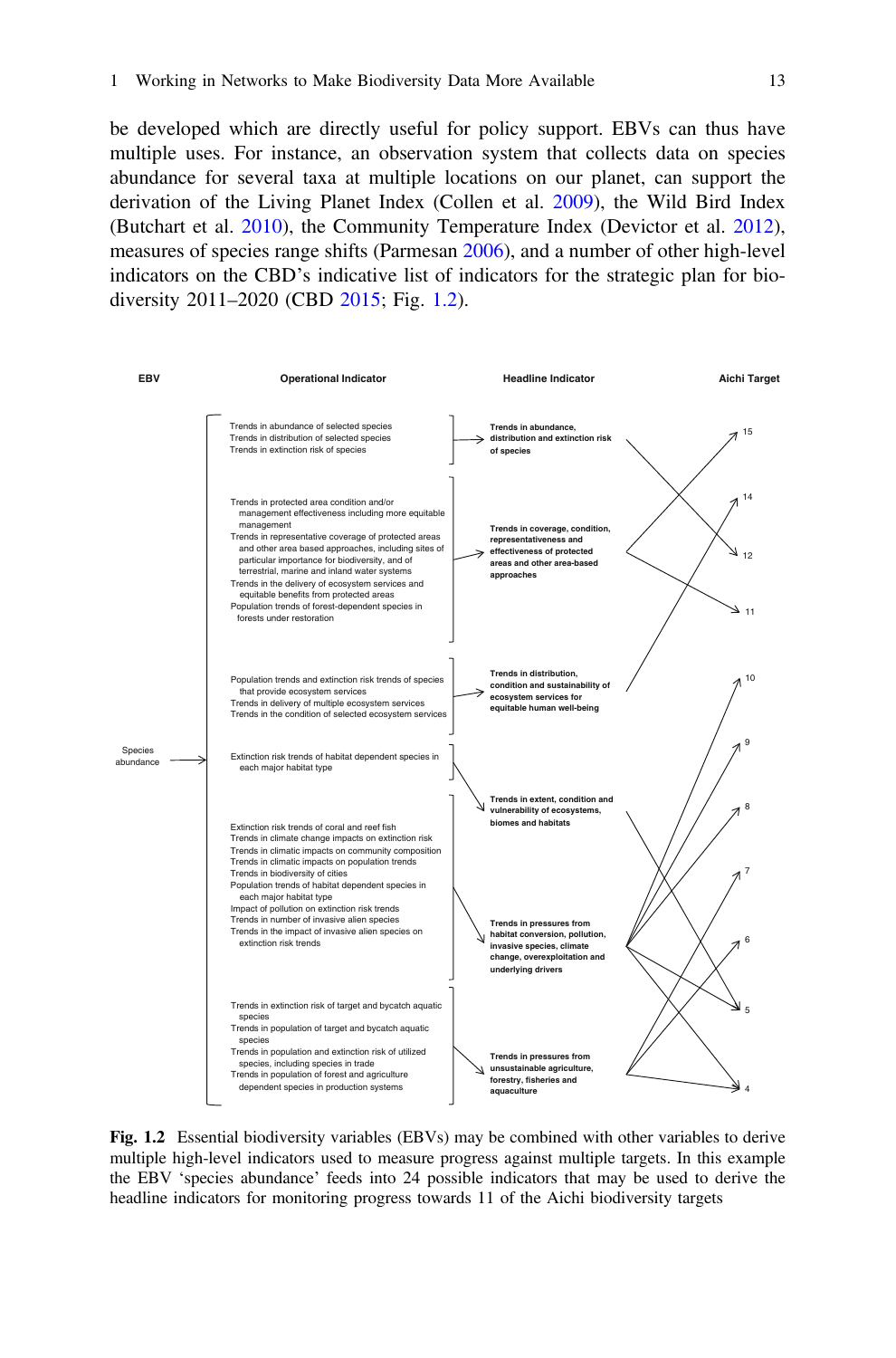Essential Biodiversity Variables may fall within six classes: genetic composition; species populations and ranges; species traits; community composition; ecosystem structure; and ecosystem function. Whilst the EBVs are currently still under development, a number of candidates have been suggested by the broader GEO BON community. The subsequent chapters of this handbook touch on some of these and provide details of how to measure EBVs in many different environments—on land, in freshwater ecosystems such as lakes and rivers, on the coast and in oceans; and for different types of organisms and at various scales.

Chapter [2](http://dx.doi.org/10.1007/978-3-319-27288-7_2) of this handbook addresses biodiversity observations at the ecosystem scale—the scale at which many policy, management and societal needs are focussed. It covers terrestrial ecosystems and leaves the practical special considerations for biodiversity observations in marine and freshwater environments to Chaps. [6](http://dx.doi.org/10.1007/978-3-319-27288-7_6) and [7](http://dx.doi.org/10.1007/978-3-319-27288-7_7), respectively.

An increasing number of countries are including ecosystem services and natural capital accounting in their national accounts, to better inform decision-making. Chapter [3](http://dx.doi.org/10.1007/978-3-319-27288-7_3) addresses the data requirements and the toolkits and models available for assessing and monitoring ecosystem services.

The observations needed for detecting changes in the abundance of individuals in populations of particular species are addressed in Chap. [4,](http://dx.doi.org/10.1007/978-3-319-27288-7_4) which includes identification of the question to be addressed, the choice of variables, taxa and spatial sampling scheme.

Chapter [5](http://dx.doi.org/10.1007/978-3-319-27288-7_5) introduces the fast-growing field of gene-level observations, including the current state-of-the-art in genetic monitoring, with an emphasis on new molecular tools and the richness of data they provide to supplement existing approaches.

Chapter [6](http://dx.doi.org/10.1007/978-3-319-27288-7_6) expands on marine and coastal systems and the special approaches that are required when observing biodiversity in a three-dimensional, fluid environment that is often remote, unexplored and not owned by any particular country.

Chapter [7](http://dx.doi.org/10.1007/978-3-319-27288-7_7) deals with observing biodiversity in freshwater systems, and highlights special considerations for freshwater biodiversity and methods and tools available for monitoring these systems.

Chapter [8](http://dx.doi.org/10.1007/978-3-319-27288-7_8) discusses the use of remote sensing for observing biodiversity and provides a baseline set of information about using remote sensing for conservation applications in three realms: terrestrial, marine, and freshwater.

Biodiversity has long had a tradition of citizen observers, which is the topic of Chap. [9.](http://dx.doi.org/10.1007/978-3-319-27288-7_9) How can ordinary people be organised and incentivised using modern technology, and how can the quality of the observations be assured?

The old distinction between observations and models is rapidly breaking down. Chapter [10](http://dx.doi.org/10.1007/978-3-319-27288-7_10) addresses the question of how models can help to fill gaps in space and time, and how one can use in situ and remotely sensed observations to detect changes in biodiversity.

Modern observation networks cannot function without paying attention to cyber-infrastructure (Chap. [11](http://dx.doi.org/10.1007/978-3-319-27288-7_11)). How is data captured, stored, made discoverable and interoperable?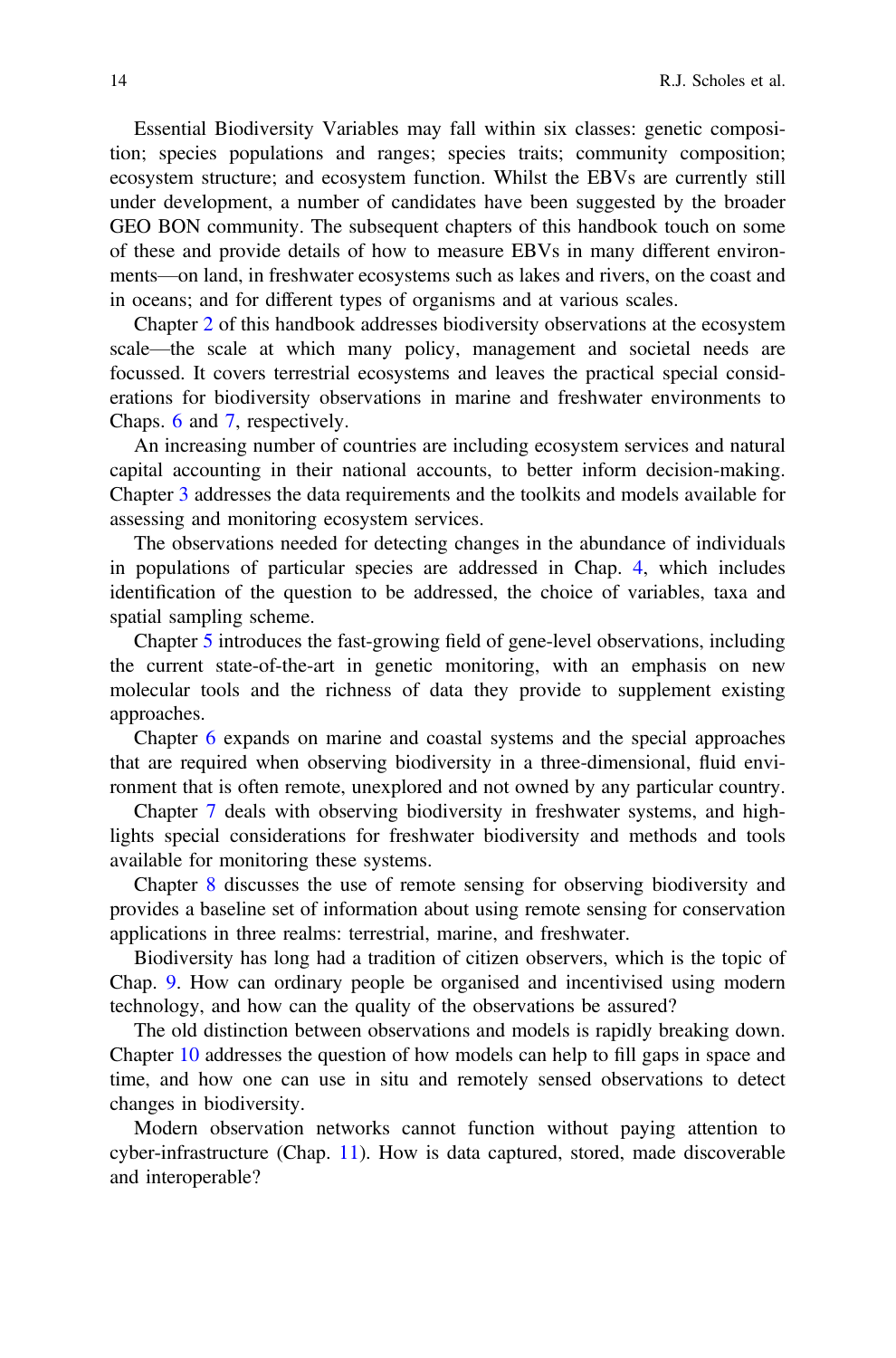<span id="page-14-0"></span>Chapter [12](http://dx.doi.org/10.1007/978-3-319-27288-7_12) explores the use of biodiversity data in decision-making processes, as well as the realities of indicator development and use. It reflects on what data might be used for, how it is packaged, and what the challenges are.

Finally, Chap. [13](http://dx.doi.org/10.1007/978-3-319-27288-7_13) reflects, through the presentation of several case studies, on various approaches for capacity building in the field of biodiversity monitoring.

Open Access This chapter is distributed under the terms of the Creative Commons Attribution-Noncommercial 2.5 License [\(http://creativecommons.org/licenses/by-nc/2.5/\)](http://creativecommons.org/licenses/by-nc/2.5/) which permits any noncommercial use, distribution, and reproduction in any medium, provided the original author(s) and source are credited.

The images or other third party material in this chapter are included in the work's Creative Commons license, unless indicated otherwise in the credit line; if such material is not included in the work's Creative Commons license and the respective action is not permitted by statutory regulation, users will need to obtain permission from the license holder to duplicate, adapt or reproduce the material.

## **References**

- Boxshall, G., Mees, J., Costello, M. J., Hernandez, F., Gofas, S., Hoeksema, B. W., et al. (2014). World register of marine species. Available via VLIZ. <http://www.marinespecies.org.Cited>. December 7, 2014.
- Butchart, S. H. M., Walpole, M., Collen, B., van Strien, A., Scharlemann, J. P. W., Almond, R. E. E., et al. (2010). Global biodiversity: Indicators of recent declines. Science 328, 1164–1168.
- Cash, D., Clark, W., Alcock, F., Dickson, N., Eckley, N. & Jäger, J. (2002). Salience, credibility, legitimacy and boundaries: linking research, assessment and decision making. Research Working Papers Series, Cambridge, USA: Faculty John F. Kennedy School of Government, Harvard University.
- CBD (2015). UNEP/CBD/ID/AHTEG/2015/1/3 and UNEP/CBD/SBSTTA/19/INF/5 Convention on Biological Diversity, Montreal, Canada. Available from [https://www.cbd.int/doc/strategic](https://www.cbd.int/doc/strategic-plan/strategic-plan-indicators-en.pdf)[plan/strategic-plan-indicators-en.pdf.](https://www.cbd.int/doc/strategic-plan/strategic-plan-indicators-en.pdf) September, 2016.
- Collen, B., Loh, J., Whitmee, S., McRae, L., Amin, R. & Baillie, J. E. (2009). Monitoring change in vertebrate abundance: The living planet index. Conservation Biology, 23(2), 317–327.
- Costello, M. J., Bouchet, P., Boxshall, G., Fauchald, K., Gordon, D. P, Hoeksema, B. W., et al. (2013a). Global coordination and standardisation in marine biodiversity through the World Register of Marine Species (WoRMS) and related databases. PLoS ONE, 8, e51629.
- Costello, M. J., Appeltans, W., Bailly, N., Berendsohn, W. G., de Jong, Y., Edwards, M., et al. (2014). Strategies for the sustainability of online open-access biodiversity databases. Biological Conservation, 173, 155–165.
- Costello, M. J., May, R. M. & Stork, N. E. (2013b). Can we name Earth's species before they go extinct? Science, 339, 413–416.
- Costello, M. J., May, R. M. & Stork, N. E. (2013c). Response to comments on "Can we name Earth's species before they go extinct?" Science, 341, 237.
- Costello, M. J., Michener, W. K., Gahegan, M., Zhang, Z-Q. & Bourne, P. (2013d). Data should be published, cited and peer-reviewed. Trends in Ecology and Evolution, 28, 454-461.
- Costello, M. J., Wilson, S. P. & Houlding, B. (2013e). More taxonomists but a declining catch of species discovered per unit effort. Systematic Biology, 62, 616-624.
- Covey, S. (1989). The 7 habits of highly effective people. New York, USA: Fireside.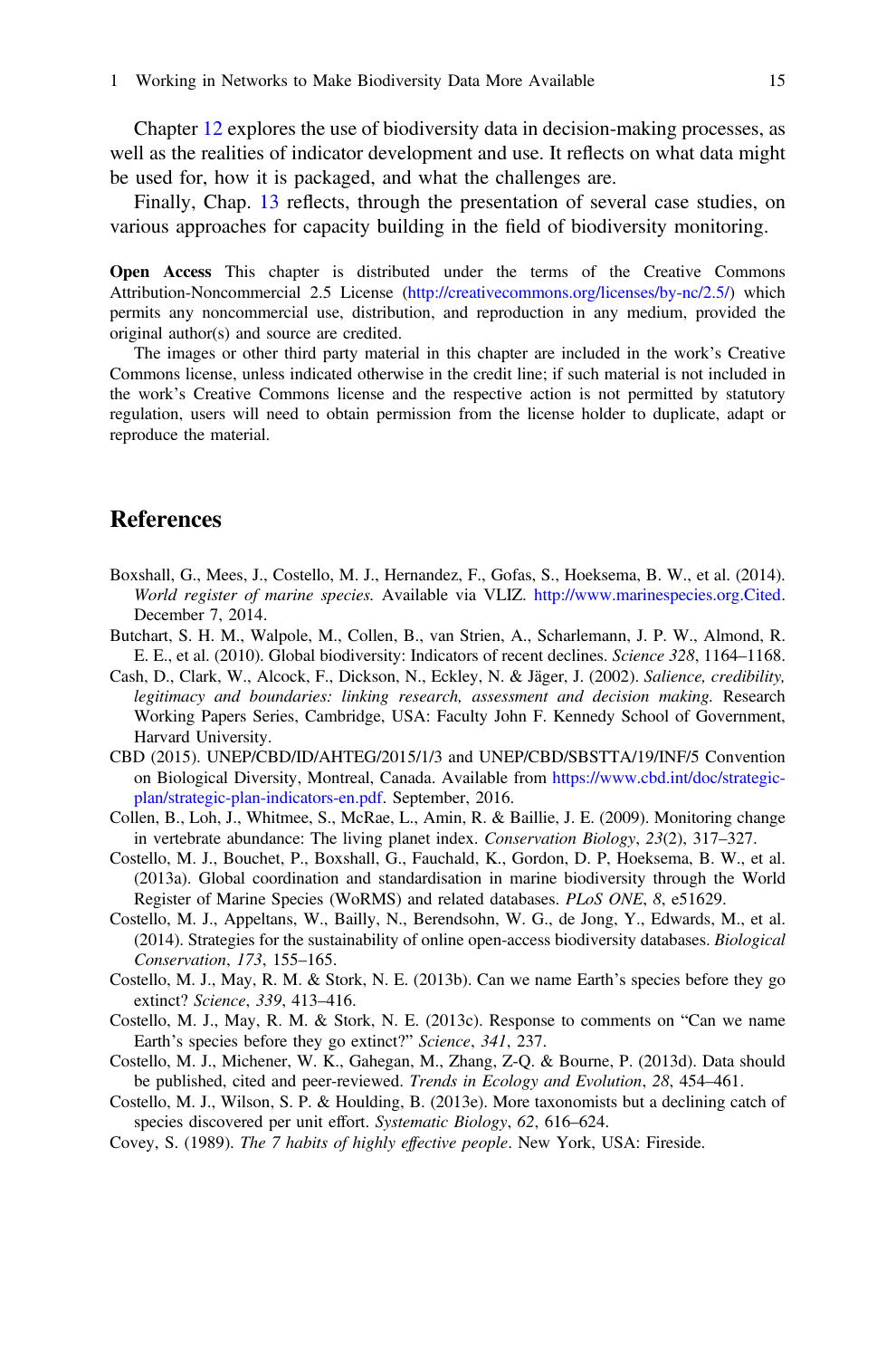<span id="page-15-0"></span>Crutzen, P. J. (2002). Geology of mankind. Nature, 415, 23.

- Devictor, V., Van Swaay, C., Brereton, T., Chamberlain, D., Heliölä, J., Herrando, S., et al. (2012). Differences in the climatic debts of birds and butterflies at a continental scale. Nature Climate Change, 2(2), 121–124.
- Díaz, S., Tilman, D., Fargione, J., Chapin III, F. S., Dirzo, R., Kitzberger, T., et al. (2005). Biodiversity regulation of ecosystem services. In: R. Hassan, R. J. Scholes, & N. Ash (Eds.), Ecosystems and human wellbeing: Current state and trends: Findings of the condition and trends working group (pp. 297-329). Washington D.C., USA: Island Press.
- Durant, S. M. (2013). Building sustainable national monitoring networks. In B. Collen, N. Pettorelli, J. E. M. Baillie, & S. M. Durant (Eds.), Biodiversity monitoring and conservation: Bridging the gap between global commitment and local action (pp. 311–334). Oxford, UK: Wiley-Blackwell.
- Ford, D., Gadde, L.-E., Hakansson, H., & Snehota, I. (2011). Managing business relationships. Hoboken, USA: Wiley.
- Gaston, K. J. (2000). Global patterns in biodiversity. Nature, 405, 220–227.
- GEO (2005). Global Earth Observation System of Systems (GEOSS): 10-Year implementation plan reference document. Noordwijk, The Netherlands: ESA Publications Division.
- GEO BON (2011). Adequacy of biodiversity observation systems to support the 2020 CBD targets. Pretoria, South Africa: GEO BON Secretariat. [http://www.earthobservations.org/documents/](http://www.earthobservations.org/documents/cop/bi_geobon/2011_cbd_adequacy_report.pdf) [cop/bi\\_geobon/2011\\_cbd\\_adequacy\\_report.pdf](http://www.earthobservations.org/documents/cop/bi_geobon/2011_cbd_adequacy_report.pdf). Cited December 17, 2014.
- Haberl, H., Erb, K.-H., Krausmann, F., Gaube, V., Bondeau, A., Plutzar, C., et al. (2007). Quantifying and mapping the human appropriation of net primary production in earth's terrestrial ecosystems. Proceedings of the National Academy of Sciences of the USA, 104, 12942–12947.
- Hooper, D. U., Chapin, F. S., III, Ewel, J. J., Hector, A., Inchausti, P., Lavorel, S., et al. (2005). Effects of biodiversity on ecosystem functioning: A consensus of current knowledge and needs for future research. Ecological Monographs, 75, 3–35.
- Kickert, W. J. M., Klijn, E-H. & Koppenjan, J. F. M. (1997). Introduction: A management perspective on policy networks. In W. J. M. Kickert, E-H. Klijn, & J. F. M. Koppenjan (Eds.), Managing complex networks (pp. 1-13). London, UK: Sage Publications.
- Leakey, R. E., & Lewin, R. (1995). The sixth extinction: Patterns of life and the future of humankind. New York, USA: Doubleday.
- Legg, C. J., & Nagy, L. (2006). Why most conservation monitoring is, but need not be, a waste of time. Journal of Environmental Management, 78, 194-199.
- Noss, R. F. (1990). Indicators for monitoring biodiversity: A hierarchical approach. Conservation Biology, 4, 355–364.
- Parmesan, C. (2006). Ecological and evolutionary responses to recent climate change. Annual Review of Ecology, Evolution, and Systematics, 637–669.
- Pereira, H. M., Navarro, L. M., & Martins, I. S. (2012). Global biodiversity change: The bad, the good, and the unknown. Annual Review of Environment and Resources, 37, 25–50.
- Pereira, H. M., Ferrier, S., Walters, M., Geller, G. N., Jongman, R. H. G., Scholes, et al. (2013). Essential biodiversity variables. Science, 339(6117), 277–278.
- Provan, K. G., & Milward, H. B. (2001). Do networks really work? A framework for evaluating public-sector organizational networks. Public Administration Review, 61, 414–423.
- Roskov, Y., Kunze, T., Paglinawan, L., Abucay, L., Orrell, T., Nicolson, D., et al. (Eds.). (2013). Species 2000 & ITIS catalogue of Life, November 19, 2013. Leiden, The Netherlands: Species 2000: Naturalis. [www.catalogueo](http://www.catalogueoflife.org/col)flife.org/col
- SCBD (Secretariat of the Convention on Biological Diversity). (2010). Global biodiversity outlook 3. Montréal, Canada: Secretariat of the Convention on Biological Diversity.
- Sheil, D. (2001). Conservation and biodiversity monitoring in the tropics: Realities, priorities, and distractions. Conservation Biology, 15, 1179–1182.